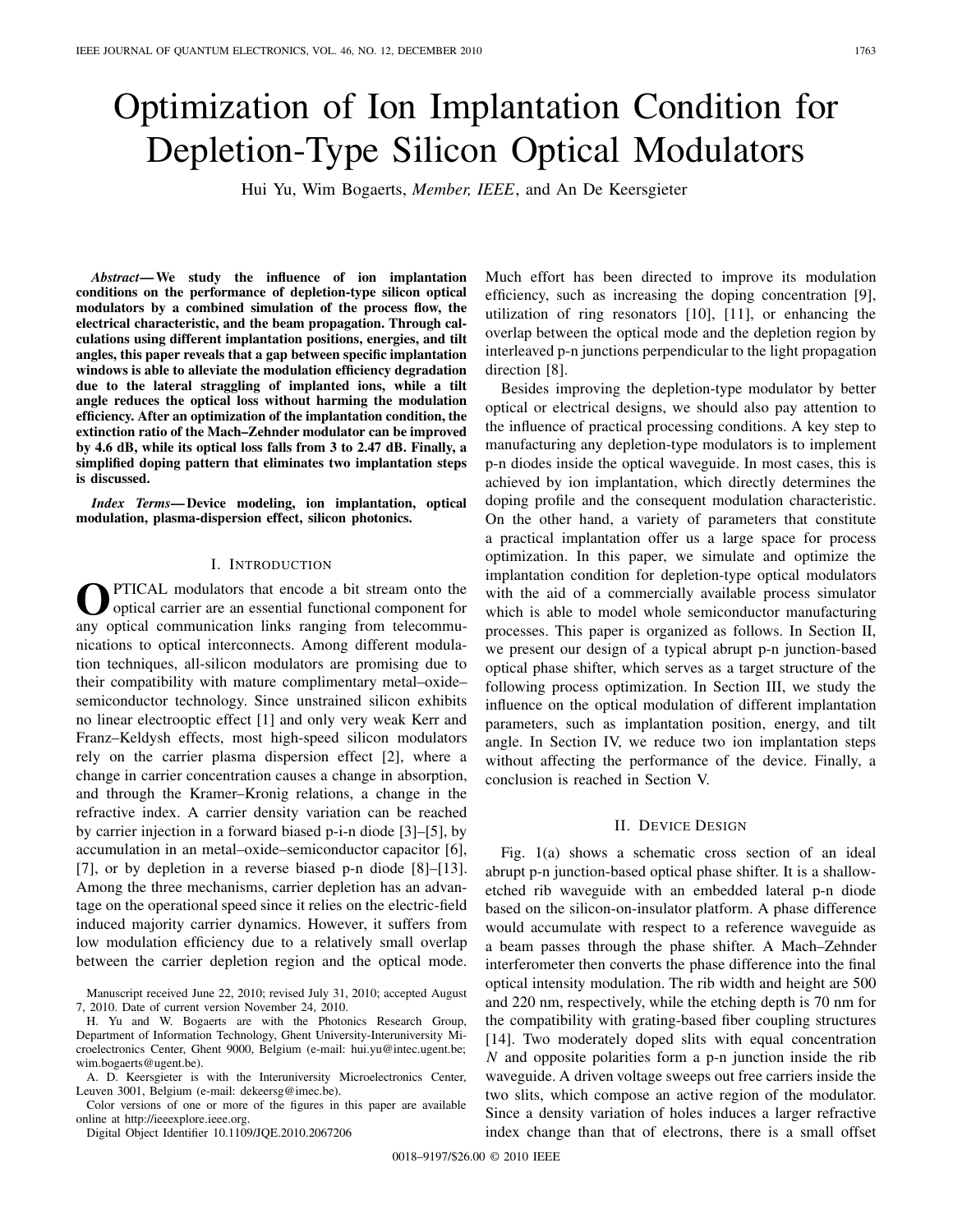

Fig. 1. (a) Schematic cross section of an ideal abrupt p-n junctionbased optical phase shifter. (b) Practical dopant distribution achieved by the implantation condition in Table I.

between the junction plane and the optical mode center. The optimal value is 0.04  $\mu$ m for our structure in Fig. 1(a).

According to the optical waveguide theory, the effective mode index change  $\Delta n_{\text{eff}}$  of a rib waveguide is proportional to the overlap integral between the optical mode and the local refractive index change  $\Delta n(x,y)$  over the whole carrier depletion region

$$
\Delta n_{\text{eff}} = \frac{\iint_{S} \Delta n(x, y) |E(x, y)|^2 dx dy}{\iint_{S} |E(x, y)|^2 dx dy}
$$
(1)

where  $E(x, y)$  is the the electric field distribution of the optical mode. For the lateral p-n junction in Fig. 1(a), we only consider the integral in the *x* direction. Normally, the scale of the optical mode is much larger than that of the depletion region (electrical field 1/e width of 0.85  $\mu$ m for the rib waveguide here), thus the optical intensity can be regarded as a constant throughout the depletion region for a first approximation. Therefore, the effective mode index change  $\Delta n_{\text{eff}}$  is approximately proportional to the product of the doping concentration *N* and the depletion region width w:  $\Delta n_{\text{eff}} \propto wN$ . On the other hand, the depletion region width is inversely proportional to the square root of the doping concentration:  $w \propto 1/\sqrt{N}$  [15], so finally we can deduce that under a certain reverse bias the effective mode index change is proportional to the square root of the doping concentration:  $\Delta n_{\text{eff}} \propto \sqrt{N}$ . This relationship implies that we can enhance the modulation efficiency by increasing the doping concentration in the active region. Ideally, the active region can be made equal to the depletion region. Any excess of the active region over the depletion region does not contribute to the effective mode index change but increases the optical loss. However, the depletion region shrinks with increasing doping concentration, while the smallest slit width is always limited by the practical lithography technology, and so we cannot increase the doping concentration in the active region without any limit. For our optical lithography system ASML PAS5500/1100, which uses an ArF laser at 193 nm for imaging, the smallest reliable wire width is about 140 nm [16]. We choose this value as the

slit width and set a doping concentration of  $10^{18}/\text{cm}^3$ . A simple calculation shows that the depletion region inside both n- and p-type materials is 84.2 nm at a reverse bias of –10-V, which is much less than the slit width of 140 nm. We will discuss how to remedy this issue by a proper implantation condition in Section III. In order to reduce the optical absorption loss, two heavily doped regions  $(10^{20}/\text{cm}^3)$  to form ohmic contacts are situated  $1 \mu m$  apart from the rib, and the two regions connecting the contact regions and the slits are lightly doped to  $2 \times 10^{17}$ /cm<sup>3</sup>. We will give an explanation for selecting this value in Section III.

## III. IMPLANTATION CONDITION OPTIMIZATION

In this section, we simulate how the implantation condition would impact the modulation characteristic. Before any specific simulation, it is necessary to introduce the whole simulation flow. At first, a 2-D process simulator DIOS is employed to model the fabrication sequences of the modulator [17], which contains waveguide etching, ion implantation, annealing, and contact metallization. The program employs analytic implantation models and state-of-the-art point defect models that are calibrated to a large number of experiments to model ion implantation and diffusion. It generates files that contain exact impurity distribution after ion implantation and annealing. In our simulation, a dual primary distribution function which consists of two Pearson-IV distributions is selected to take the ion channeling effect into account [18]. The lateral straggling of implanted ions is specified by a Gaussian function with a depth-dependent standard deviation. A pair diffusion model is chosen to calculate the dopant diffusion in the rapid thermal annealing process, which is 1050 °C for 10 s. After creating a virtual modulator by DIOS, we use a 2-D device simulation package DESSIS to calculate its electrical characteristic [17]. The program solves the coupled Poisson equation and the charge continuity equation for electrons and holes numerically. Its output results include carrier distributions at different biases, transient responses to given driven signals, and a small-signal equivalent circuit. The following semiconductor physics models are employed in our calculations:

- 1) the Shockley–Read–Hall recombination model with doping-dependent lifetime;
- 2) the mobility model which includes the doping dependence effect and the high-field saturation effect;
- 3) the silicon bandgap narrowing model.

The carrier distribution is then converted to the distribution of the refractive index through the free-carrier dispersion relationship at 1.55  $\mu$ m [2]. Finally, an optical model solver is used to calculate the effective model index shifts and optical losses of the phase shifter at different bias voltages.

Table I presents an un-optimized implantation condition to approach the ideal structure presented in Fig. 1. Implantation positions are mapped directly from the ideal impurity distribution of the target structure. The origin of the coordinates in Table I locates at the waveguide center. Doping doses are determined by the product of the target doping concentration and the thickness of local silicon layer. Different implantation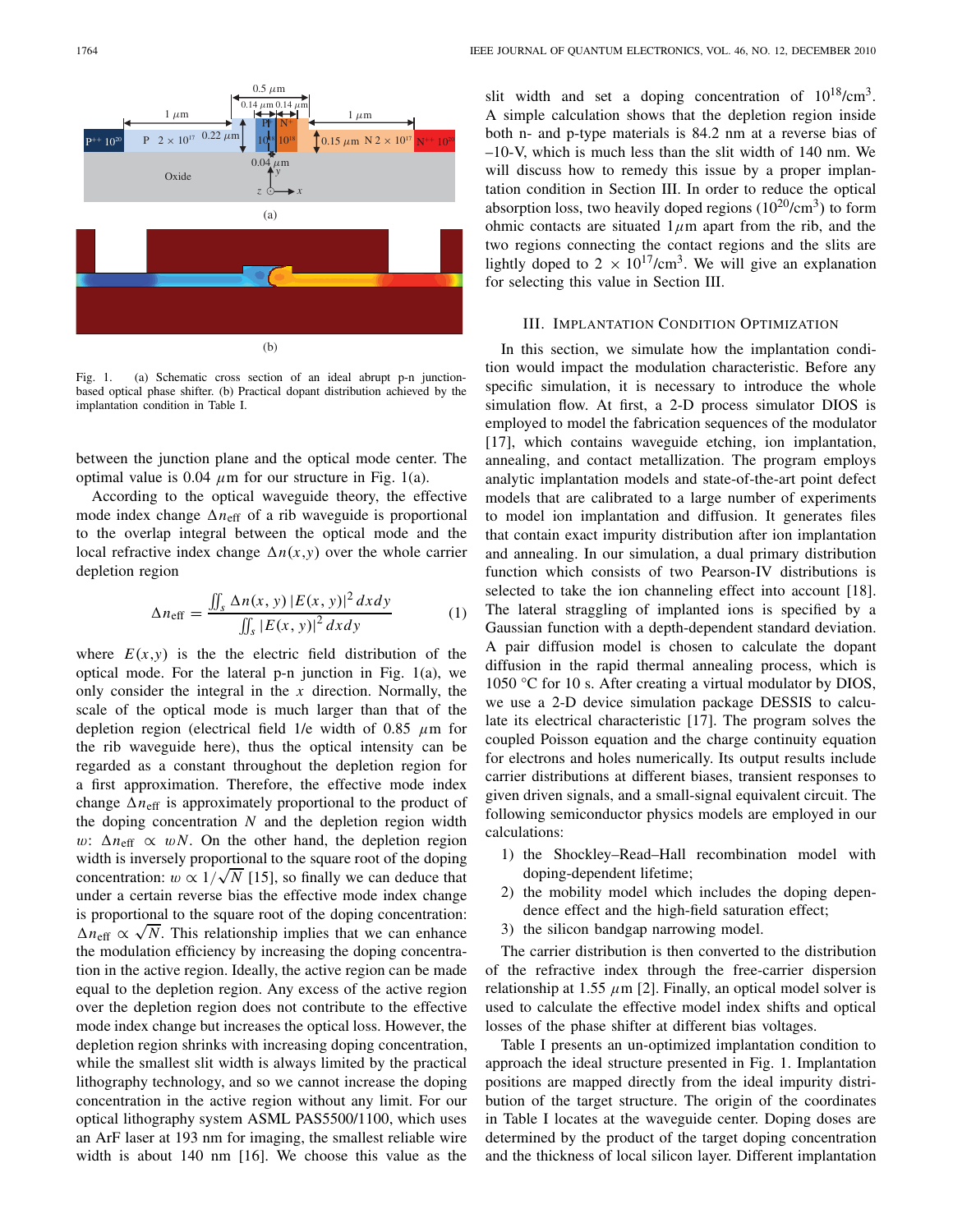TABLE I IMPLANTATION CONDITION WITHOUT ANY OPTIMIZATION

|          | Implantation window | <b>Species</b> | Dose                                  | Energy            |
|----------|---------------------|----------------|---------------------------------------|-------------------|
| $P_{++}$ | $(-1.8, -1.25)$     | в              | $1.5 \times 10^{15}$ /cm <sup>2</sup> | $20 \text{ keV}$  |
| P        | $(-1.25, -0.1)$     | B              | $0.3 \times 10^{13}$ /cm <sup>2</sup> | $20 \text{ keV}$  |
| $P+$     | $(-0.1, 0.04)$      | в              | $2.2 \times 10^{13}$ /cm <sup>2</sup> | $30 \text{ keV}$  |
| $N+$     | (0.04, 0.18)        | P              | $2.2 \times 10^{13}$ /cm <sup>2</sup> | $100 \text{ keV}$ |
| N        | (0.18, 1.25)        | P              | $0.3 \times 10^{13}$ /cm <sup>2</sup> | $70 \text{ keV}$  |
| $N++$    | (1.25, 1.8)         | P              | $1.5 \times 10^{15}$ /cm <sup>2</sup> | $70 \text{ keV}$  |

energies make the concentration peaks of impurities locate in the center of the local Si layer. The final impurity distribution and the corresponding junction position are shown in Fig. 1(b). Because of the inevitable lateral straggling of implanted ions, we could only get a gradient junction that contains a transition region where two dopants meet and compensate each other. Inside this region, the net dopant concentration is much smaller than the design value. As was mentioned in Section II, a low net doping concentration would weaken the modulation efficiency. This point is clear in Fig. 2(a), which presents the effective mode index change and the optical loss as a function of the reverse bias for three doping profiles. We can see that the effective mode index change at 10-V falls from  $4.04 \times 10^{-4}$  to 3.2 × 10<sup>-4</sup> with the implantation condition in Table I, and consequently the extinction ratio of the modulator falls from 23.3 dB to 11.6 dB provided that the phase shifter length is 1.9 mm as shown in Fig. 2(b).

Although the lateral straggling of the implanted ions is inevitable, its detrimental effect can be alleviated to some extent by proper positioning of the relevant implantation windows. To illustrate this point qualitatively, we make a linearly graded junction assumption here, under which the depletion width  $w$  is inversely proportional to the cube root of the doping gradient:  $w \propto a^{-1/3}$  [15]. Still neglecting the optical intensity variation inside the depletion region, we have  $\Delta n_{\text{eff}} \propto \int_0^w a x dx \propto a^{1/3}$ , which means that a steep junction is preferable. If we approximate the lateral straggling of implanted ions by Gaussian functions, the net dopant concentration in the transition region is the difference between the two Gaussian distributions. Theoretically, it can be deduced that if the distance between the two Gaussian peaks is equal to the sum of their standard deviation, the net dopant concentration has the largest gradient at its zero point. As a consequence, the modulator would have the highest modulation efficiency. This can be confirmed by the simulation result in Fig. 3, which presents the performance of the phase shifter as a function of the implantation position for two doping doses. In this simulation, the  $P+$  and  $N+$  implantation regions are  $(0.04 - x - w_{I}, 0.04 - x)$  and  $(0.04 + x, 0.04 + x +$  $w_1$ ), respectively, where  $w_1$  is the width of the implantation window. The two implantation windows with a gap of 2*x* are symmetrical about the plane  $x = 0.04 \mu m$  in order to form a p-n junction here. Implantation energies here are the same as those listed in Table I, the resulting average lateral standard deviations of B and P are  $\sigma_B = 43$  nm and  $\sigma_P =$ 36 nm, respectively [18]. In Fig. 3, increasing the implantation dose does enhance the modulation efficiency as expected in



Fig. 2. Performances of modulators with different doping profiles. (a) Effective mode index change and the optical loss as a function of the reverse bias. The optical loss of the phase shifter at 0-V is specified for a device length that leads to  $\pi$  phase shift at a reverse bias of 10-V. (b) Extinction ratio of the modulator at a reverse bias of 10-V vs. the phase shifter length. Only the free carrier absorption loss is considered in our calculation.

Section II. Fig. 3 also indicates that the optimal gap between the  $N+$  and  $P+$  windows is 40 nm for both doping doses, which is smaller than the value  $(\sigma_B + \sigma_P)$ . The reason for this deviation is that the start point of a Gaussian-type lateral straggling always locates several tens of nanometers inside the corresponding implantation window. Since a proper gap between the  $N+$  and  $P+$  implantation windows benefits the modulation efficiency, we should take this point into account when designing the mask. Fig. 3 also provides an insight into the impact of lithography alignment errors. Any misalignments between the P+ and N+ implantation windows can weaken the modulation efficiency according to the date in Fig. 3, so high-resolution lithography is critical for such devices.

Fig. 4 presents the performance of the modulator vs. the energy and the tilt angle of the  $P+$  and  $N+$  implantations. In our simulation, the implantation energy of P is determined by that of B to situate their concentration peaks at the same horizontal level, so only the B energy is specified in Fig. 4. A tilt angle means the wafer rotates  $\theta$  degrees around the *z*-axis of Fig. 1 while the ions are incident vertically. The rotations are anticlockwise and clockwise for the P+ and N+ implantations, respectively. Enhancing the implantation energy increases the standard deviation of the projected range [18].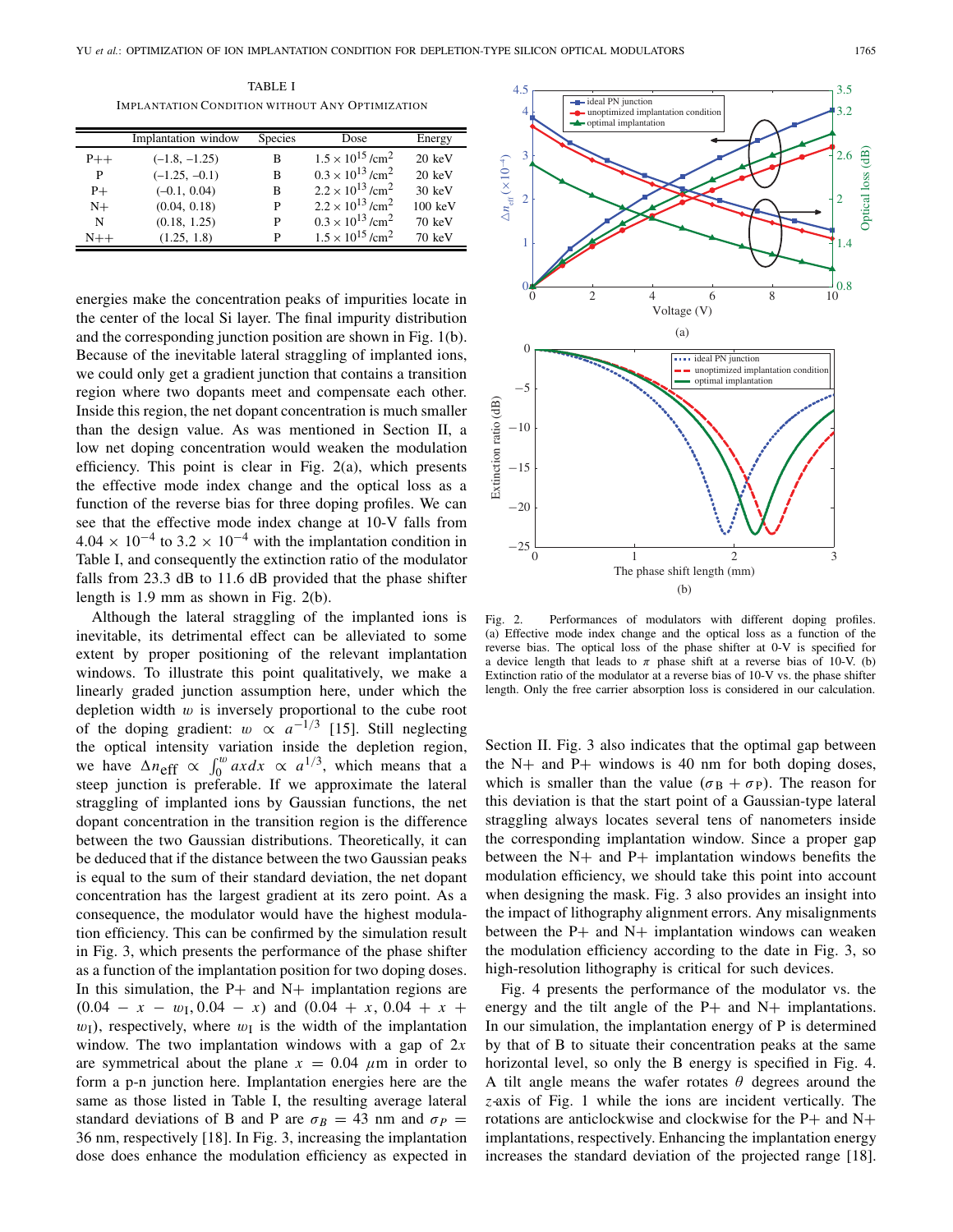



Fig. 3. Performance of the phase shifter vs. the positions of the N+ and P+<br>implantation windows. (a)  $D_{12}^{0.06} = 2.2 \times 10^{13}$ /cm<sup>2</sup>,  $w_I = 140$  nm, tilt angle  $= 0^{\circ}$ . (b) Dose  $= 1.1 \times 10^{13} / \text{cm}^2$ ,  $w_{\text{I}} = 250$  nm, tilt angle  $= 0^{\circ}$ . The effect mode index change  $\Delta n_{\text{eff}}$  is calculated at a reverse bias of 10-V.

A broader ion distribution overlaps better with the optical mode, so the modulation efficiency in Fig. 4(a) rises at first. Energy beyond 30 keV would overshoot the ions into the bottom oxide layer, thus reducing the doping concentration and weakening the modulation efficiency. It is intriguing to find in Fig. 4(b) that a small tilt angle  $( $6^{\circ}$ )$  reduces the optical loss remarkably almost without affecting the modulation efficiency. The reason is that a tilt angle can reduce the effective irradiated area at the bottom of the implantation window due to a shade effect. The effective irradiated area for a tilt angle  $\theta$ is  $w_{\text{eff}} = w_I - H \tan \theta$ , where  $w_I$  and *H* denote the width of the implantation window and the thickness of the implantation mask, respectively. As we have elaborated in Section II, the desirable width of the P+ and N+ doped regions is 84.2 nm. However, the ultimate width is  $w_{\text{I}} = 140$  nm due to the limitation of the practical lithograph. In our simulation, the implantation mask thickness is  $H = 500$  nm, and thus the final irradiated width is  $w_{\text{eff}} = 87.4$  nm for a tilt angle of 6°. This value is quite close to the desired width of 84.2 nm, so a simple calculation of  $w_{\text{eff}}$  can well explain the curve in Fig. 4(b). According to the simulation result, we conclude that the optimal implantation energy and tilt angle for our structure are 25 keV (B) and 4°, respectively.

Up to now, we have optimized the implantation condition for the active region. For the ion implantations in the N, P,

Fig. 4. Influences of (a) implantation energy and (b) tilt angle on the performance of the phase shifter. (a) Tilt angle =  $0^{\circ}$ . (b) Energy = 25 keV (B). Other parameters in simulation are: P+ (−0.12 nm, 0.02 nm), N+ (0.06 nm, 0.2 nm), Dose =  $2.2 \times 10^{13}$ /cm<sup>2</sup>.

 $N++$ , and  $P++$  regions, we directly adopt the conditions listed in Table I. The characteristic of the final phase shifter is presented in Fig. 2(a). Its effective mode index shift at a reverse bias of 10-V is  $\Delta n_{\text{eff}}$  = 0.0035, which leads to a figure of merit of 2.2-V·cm, the capacitance and the internal resistance per unit length at a reverse bias of 5-V are 0.205 fF/ $\mu$ m and 12 k $\Omega \cdot \mu$ m, respectively. The evolution of the extinction ratio with the phase shifter length is shown in Fig. 2(b), which indicates that the extinction ratio can be improved by 4.6 dB after optimization of the implantation condition. Here we give an explanation regarding the implantation conditions of the N and P doped areas. The two areas are outside the active region, so most of their implantation parameters have little influence on the modulation except the dose. Enhancing the doping dose in the N and P regions can reduce the internal resistance and increase the optical loss, so a compromise should be made of this parameter. According to the simulation result listed above, the total internal resistance and capacitance of a 0.5-mm phase shifter are 24  $\Omega$  and 0.102 pF, respectively. Since the output impedance of the radio frequency (RF) power supply is 50  $\Omega$ , the 3-dB bandwidth given by the formula  $1/(2\pi RC)$  is 21.1 GHz, provided that a lumped electrode is applied. Compared with the reported modulators of the same phase shifter length [12], [19],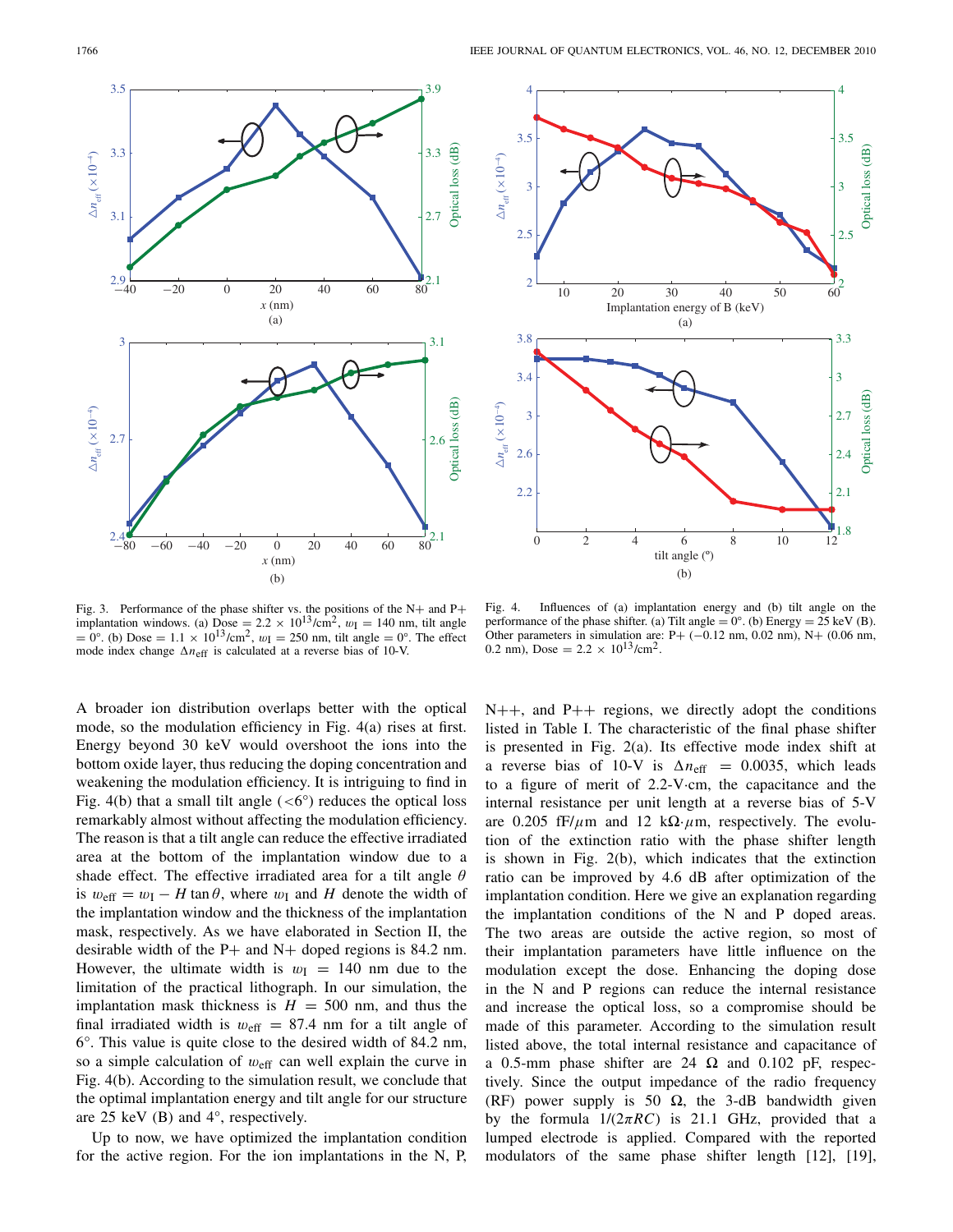

Fig. 5. (a) Top view of the simplified doping pattern, and (b) its current response to a voltage pulse. The black outline in (a) delineates the position of the rib waveguide.

the bandwidth of our structure is competitive. The internal resistance does not limit the modulation bandwidth, so there is no need to reduce it with the penalty of increasing the optical loss.

#### IV. SIMPLIFIED DOPING PATTERN

The doping pattern in Fig. 1(a) consists of six different doped regions, so six ion implantation steps are required. In order to save the fabrication cost, we hope to reduce the implantation steps without deterioration in the performance of the device. This can be achieved by the structure presented in Fig. 5(a). The two areas between the active and the metal contacting regions are alternately doped along the longitudinal direction with a period of *H*, so their equivalent implantation doses are the ratio of the practical doses to the filling factor of the doped channels. These doped channels are implanted simultaneously with the active region to save two implantation steps. We can tune the internal resistance by changing the filling factor. According to the simulation result in Section III, a proper value of the filling factor can be 0.14. Another geometric parameter that needs to be defined is the period *H*, which can affect the intrinsic response time of the modulator. The intrinsic response time is the time required for carriers to be swept out and to come back into the active region. It can be characterized by the current response of the device to a voltage pulse. Extending the period *H* leads to a longer

route for the movement of free carriers, so it would increase the intrinsic response time. This point is evident in Fig. 5(b), which depicts transient current evolution with the time. The driven signal is a 10-V voltage pulse with a ramp time of 2 ps. Since a complete 3-D calculation requires too many simulation resources, the transient simulation here only calculates the 2-D planar structure in Fig. 5(a). The transient current response in Fig. 5(b) is defined as the current density per unit length along the direction perpendicular to the substrate for a 2.2-mm phase shifter, thus the final driving current is the product of the current density and the height of the rib waveguide, which is 220 nm. Then the peak value of the driving current in Fig. 5(b) is several hundred milliamps, which coincides with previous reports [8]. The current response in Fig. 5(b) is faster at the rising edge of the voltage pulse than that at the trailing edge, so the cutoff frequency limited by the intrinsic response time is  $f = 0.35/T_t$  [8], where  $T_t$  is the response time of the current at the trailing edge of the voltage pulse. The response time is defined as the duration for which the current decreases from 90 to 10% of its peak value. In Fig.  $5(b)$ ,  $T_t$  increases from 12.6 to 24.4 ps as the period *H* grows from 1  $\mu$ m to 5  $\mu$ m, and thus the cutoff frequency falls from 27.8 to 14.34 GHz. Since there are other limits for the modulation speed such as the *RC* constant, we suggest that the period *H* should not exceed 5  $\mu$ m for high-speed operation.

## V. CONCLUSION

In this paper, we studied the influence of the ion implantation condition on the performance of depletion-type silicon optical modulators. Through a comprehensive simulation of the implantation parameters, such as the position, energy, and the tilt angle, the extinction ratio of final Mach–Zehnder modulator was enhanced by 4.6 dB, and its insertion loss is reduced from 3 to 2.47 dB. The improvement was achieved mainly by two approaches. First, a gap between two specific implantation windows alleviated the detriment to the modulation efficiency caused by the lateral straggling of implanted ions. Second, a tilt angle could relax the linewidth limit of the practical lithography on implantation windows, so the final active region width could be thinner than that defined in the implantation mask. Any extra optical loss at high doping concentrations could be minimized by using a tilt angle to equalize the active and the carrier depletion regions. Although the discussion in this paper is based on an ordinary lateral p-n junction-based modulator, we believe that the technique can also be applied to other doping patterns as long as the optical modulation relies on carrier depletion. For example, if a vertical junction is applied instead of the lateral junction [19], then due to the ion straggling in the direction perpendicular to the wafer surface, it is also necessary to separate the two distribution peaks of pand n-type dopants by a gap in this direction. Of course, the gap now is determined by the implantation energy rather than the implantation position. A specific simulation analogous to that presented in this paper can give the optimal implantation energy. In addition, the doping pattern in Fig. 5(a) can also be used to reduce the unnecessary optical loss for the vertical junction-based modulator.